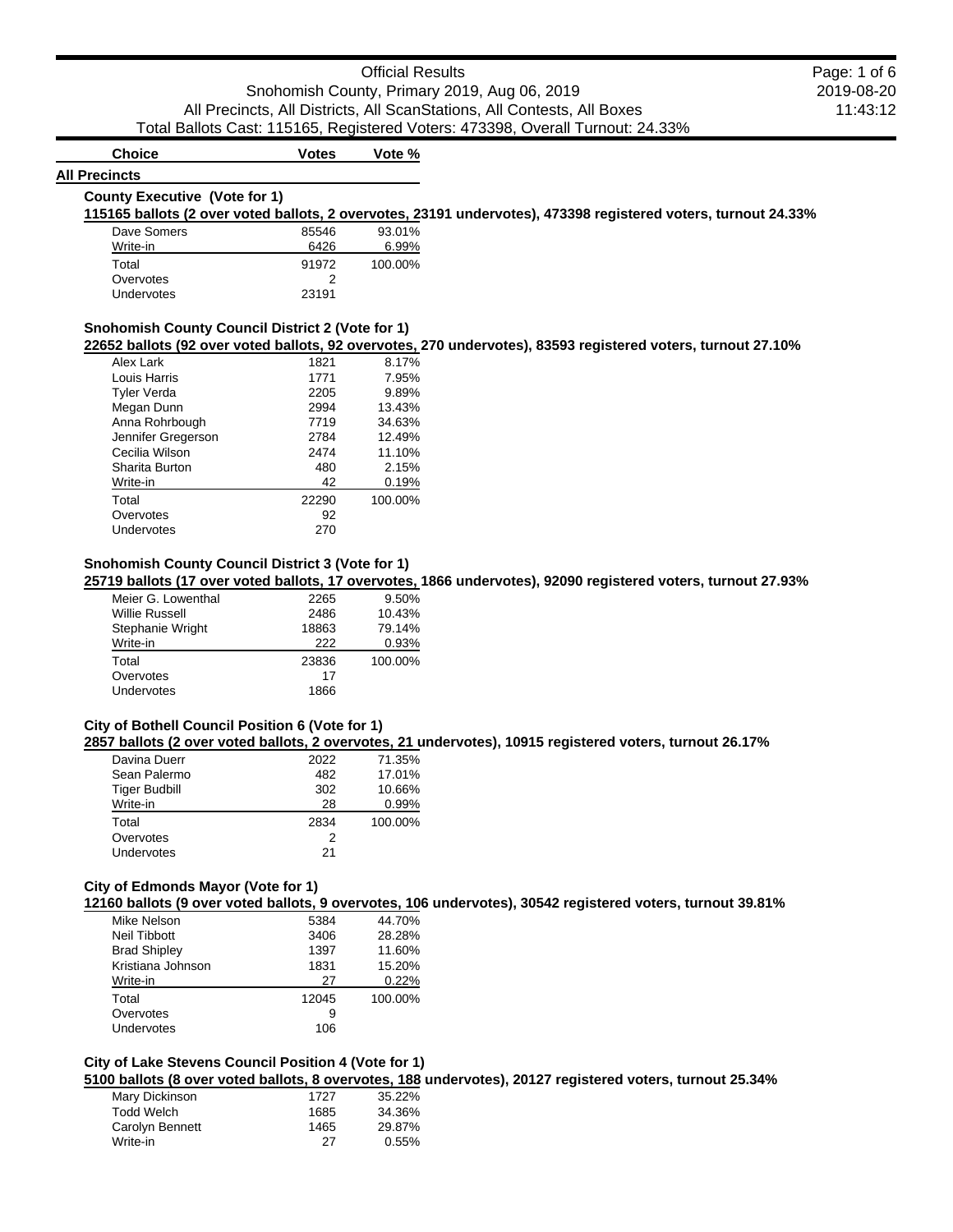2019-08-20 11:43:12

Page: 2 of 6

| <b>Choice</b> | <b>Votes</b> | Vote %  |
|---------------|--------------|---------|
| Total         | 4904         | 100.00% |
| Overvotes     | 8            |         |
| Undervotes    | 188          |         |

### **City of Lynnwood Council Position 4 (Vote for 1)**

**5587 ballots (3 over voted ballots, 3 overvotes, 216 undervotes), 20530 registered voters, turnout 27.21%**

| Naz Lashqari        | 902  | 16.80%  |
|---------------------|------|---------|
| Jim Smith           | 1872 | 34.87%  |
| James Rutherford    | 493  | 9.18%   |
| Van AuBuchon        | 1042 | 19.41%  |
| Ashkan Amouzegar    | 575  | 10.71%  |
| Diodato Boucsieguez | 469  | 8.74%   |
| Write-in            | 15   | 0.28%   |
| Total               | 5368 | 100.00% |
| Overvotes           | 3    |         |
| Undervotes          | 216  |         |

# **City of Lynnwood Council Position 5 (Vote for 1)**

**5587 ballots (1 over voted ballots, 1 overvotes, 223 undervotes), 20530 registered voters, turnout 27.21%**

| David Schirle        | 1861 | 34.70%  |
|----------------------|------|---------|
| Rosamaria Graziani   | 1262 | 23.53%  |
| J. Altamirano-Crosby | 2229 | 41.56%  |
| Write-in             | 11   | 0.21%   |
| Total                | 5363 | 100.00% |
| Overvotes            |      |         |
| <b>Undervotes</b>    | 223  |         |

## **City of Lynnwood Council Position 7 (Vote for 1)**

**5587 ballots (1 over voted ballots, 1 overvotes, 200 undervotes), 20530 registered voters, turnout 27.21%**

| <b>Shirley Sutton</b>   | 1812 | 33.64%  |
|-------------------------|------|---------|
| <b>Shannon Sessions</b> | 2539 | 47.14%  |
| Maggie Mae              | 1017 | 18.88%  |
| Write-in                | 18   | 0.33%   |
| Total                   | 5386 | 100.00% |
| Overvotes               |      |         |
| <b>Undervotes</b>       | 200  |         |

# **City of Marysville Council Position 5 (Vote for 1)**

**8034 ballots (15 over voted ballots, 15 overvotes, 175 undervotes), 38350 registered voters, turnout 20.95%**

| Jeff Seibert        | 2850 | 36.33%  |
|---------------------|------|---------|
| <b>Todd Fahlman</b> | 1278 | 16.29%  |
| Leguang (Noah) Rui  | 1145 | 14.60%  |
| Kelly J. Richards   | 1578 | 20.12%  |
| Gary Kemp           | 960  | 12.24%  |
| Write-in            | 33   | 0.42%   |
| Total               | 7844 | 100.00% |
| Overvotes           | 15   |         |
| Undervotes          | 175  |         |

# **City of Mukilteo Council Position 4 (Vote for 1)**

**5543 ballots (0 over voted ballots, 0 overvotes, 280 undervotes), 14379 registered voters, turnout 38.55%**

| 2705 | 51.40%  |
|------|---------|
| 563  | 10.70%  |
| 1978 | 37.58%  |
| 17   | 0.32%   |
| 5263 | 100.00% |
| 0    |         |
| 280  |         |
|      |         |

# **City of Mukilteo Council Position 5 (Vote for 1)**

**5543 ballots (1 over voted ballots, 1 overvotes, 259 undervotes), 14379 registered voters, turnout 38.55%**

| James Yoo                 | 1448 | 27.41% |
|---------------------------|------|--------|
| <b>Christopher Maddux</b> | 1956 | 37.02% |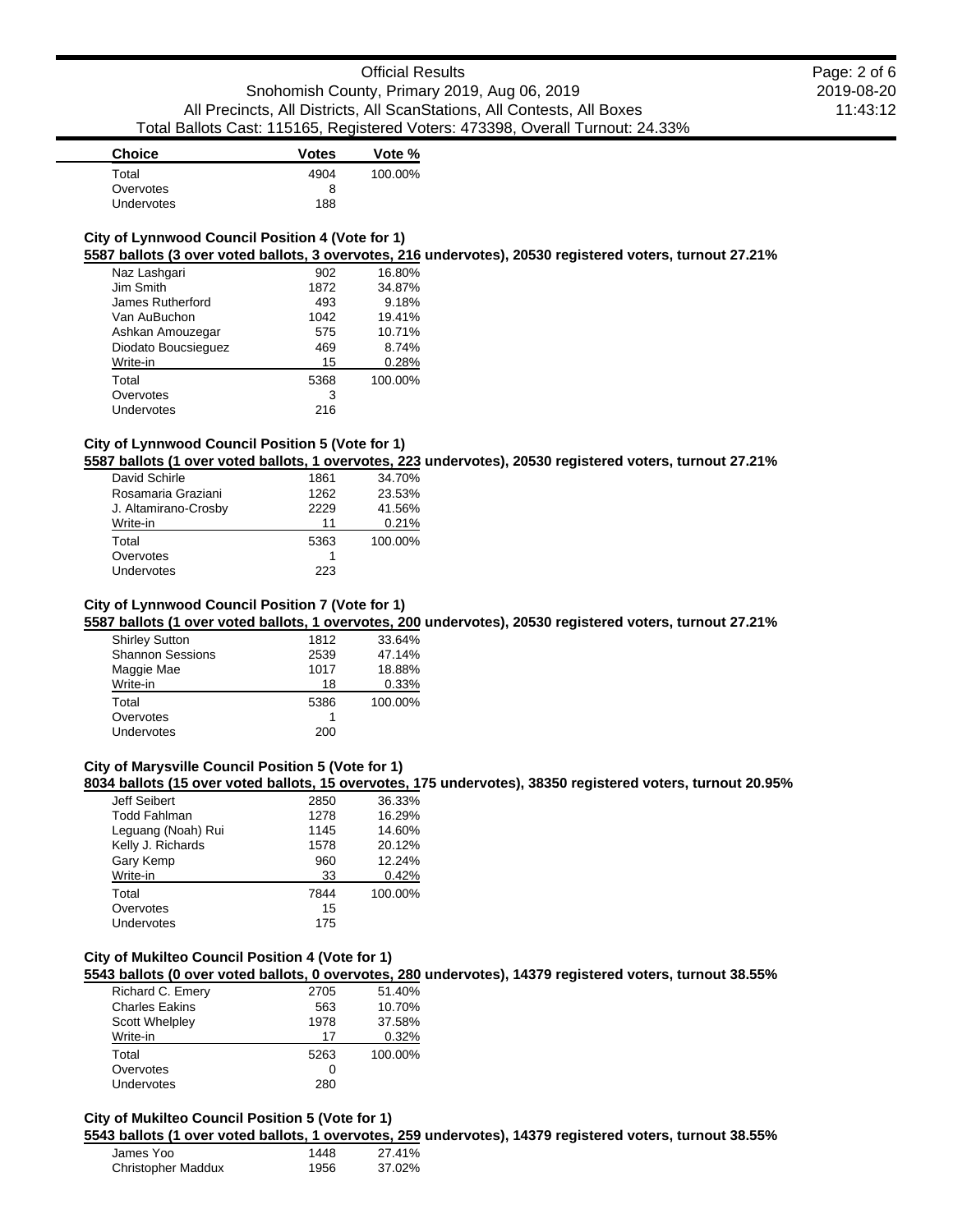| <b>Choice</b> | <b>Votes</b> | Vote %  |
|---------------|--------------|---------|
| Riaz Khan     | 1861         | 35.23%  |
| Write-in      | 18           | 0.34%   |
| Total         | 5283         | 100.00% |
| Overvotes     |              |         |
| Undervotes    | 259          |         |

### **City of Mukilteo Council Position 6 (Vote for 1)**

**5543 ballots (0 over voted ballots, 0 overvotes, 139 undervotes), 14379 registered voters, turnout 38.55%**

| Elisabeth Crawford | 3007 | 55.64%  |
|--------------------|------|---------|
| Peter Zieve        | 1742 | 32.24%  |
| Exekiel Aranez     | 648  | 11.99%  |
| Write-in           |      | 0.13%   |
| Total              | 5404 | 100.00% |
| Overvotes          |      |         |
| Undervotes         | 139  |         |

# **City of Mukilteo Council Position 7 (Vote for 1)**

**5543 ballots (0 over voted ballots, 0 overvotes, 205 undervotes), 14379 registered voters, turnout 38.55%**

| Joe Marine           | 3467 | 64.95%  |
|----------------------|------|---------|
| Kristina Melnichenko | 1011 | 18.94%  |
| Tina Over            | 849  | 15.90%  |
| Write-in             | 11   | 0.21%   |
| Total                | 5338 | 100.00% |
| Overvotes            | 0    |         |
| Undervotes           | 205  |         |

#### **City of Snohomish Council-at-Large Position 2 (Vote for 1)**

**2030 ballots (2 over voted ballots, 2 overvotes, 138 undervotes), 6306 registered voters, turnout 32.19%**

| Elizabeth Larsen | 713  | 37.72%  |
|------------------|------|---------|
| Judith Kuleta    | 706  | 37.35%  |
| Don Baldwin      | 453  | 23.97%  |
| Write-in         | 18   | 0.95%   |
| Total            | 1890 | 100.00% |
| Overvotes        | 2    |         |
| Undervotes       | 138  |         |
|                  |      |         |

## **City of Stanwood Council Position 6 (Vote for 1)**

**1148 ballots (1 over voted ballots, 1 overvotes, 17 undervotes), 4365 registered voters, turnout 26.30%**

| Jesse W. Schenk    | 237  | 20.97%  |
|--------------------|------|---------|
| <b>Marcus Metz</b> | 309  | 27.35%  |
| Sid Roberts        | 574  | 50.80%  |
| Write-in           | 10   | 0.88%   |
| Total              | 1130 | 100.00% |
| Overvotes          |      |         |
| Undervotes         | 17   |         |
|                    |      |         |

#### **City of Sultan Mayor (Vote for 1)**

**786 ballots (0 over voted ballots, 0 overvotes, 6 undervotes), 2855 registered voters, turnout 27.53%**

| John Seehuus        | 308 | 39.49%  |
|---------------------|-----|---------|
| Russell Wiita       | 372 | 47.69%  |
| <b>Rocky Walker</b> | 98  | 12.56%  |
| Write-in            | 2   | 0.26%   |
| Total               | 780 | 100.00% |
| Overvotes           | 0   |         |
| Undervotes          | 6   |         |

#### **Edmonds School District 15 Director District 3 (Vote for 1) 28756 ballots (21 over voted ballots, 21 overvotes, 2047 undervotes), 104731 registered voters, turnout 27.46%**

| Gary Noble         | 11833 | 44.34% |
|--------------------|-------|--------|
| Jennifer Cail      | 5325  | 19.95% |
| Boe Lindgren       | 1341  | 5.02%  |
| Mary Schultz       | 2156  | 8.08%  |
| <b>Rory Graves</b> | 5938  | 22.25% |
|                    |       |        |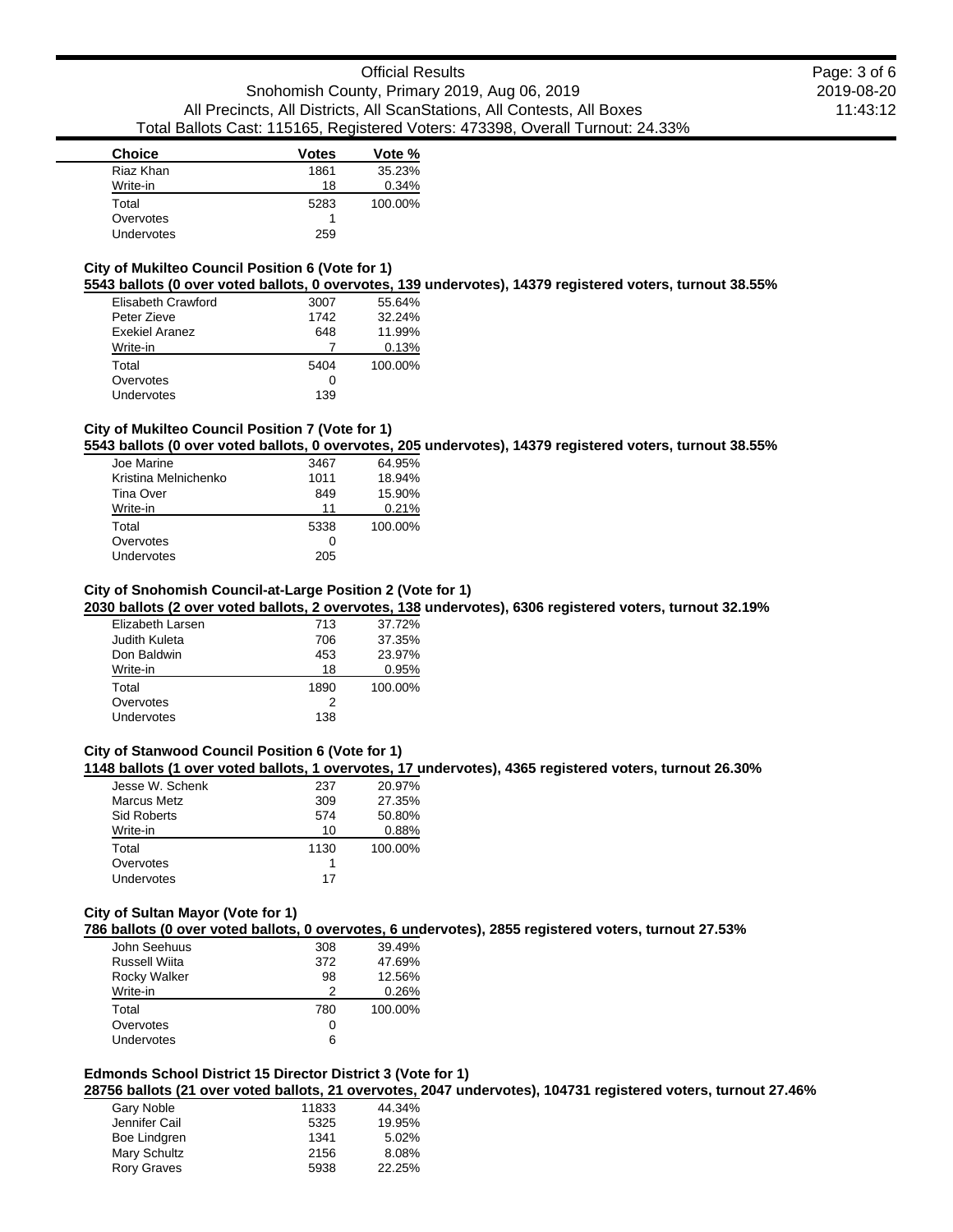| <b>Choice</b> | <b>Votes</b> | Vote %  |
|---------------|--------------|---------|
| Write-in      | 95           | 0.36%   |
| Total         | 26688        | 100.00% |
| Overvotes     | 21           |         |
| Undervotes    | 2047         |         |

# **Edmonds School District 15 Director District 5 (Vote for 1)**

**28756 ballots (15 over voted ballots, 15 overvotes, 3114 undervotes), 104731 registered voters, turnout 27.46%**

| Lisa Hunnewell       | 5490  | 21.42%  |
|----------------------|-------|---------|
| Rina Maile Redrup    | 3856  | 15.05%  |
| D.P (Casey) Auve III | 2370  | 9.25%   |
| Nancy Katims         | 13782 | 53.78%  |
| Write-in             | 129   | 0.50%   |
| Total                | 25627 | 100.00% |
| Overvotes            | 15    |         |
| <b>Undervotes</b>    | 3114  |         |

# **Everett School District 2 Director-at-Large Position 1 (Vote for 1)**

**20177 ballots (14 over voted ballots, 14 overvotes, 1284 undervotes), 82474 registered voters, turnout 24.46%**

| Jamyang Nhangkar   | 8060  | 42.69%  |
|--------------------|-------|---------|
| Andrew J. Nicholls | 6599  | 34.95%  |
| Larisa Karpenko    | 4109  | 21.76%  |
| Write-in           | 111   | 0.59%   |
| Total              | 18879 | 100.00% |
| Overvotes          | 14    |         |
| Undervotes         | 1284  |         |

#### **Everett School District 2 Director-at-Large Position 2 (Vote for 1)**

**20177 ballots (11 over voted ballots, 11 overvotes, 1303 undervotes), 82474 registered voters, turnout 24.46%**

| <b>Brian Hollingshead</b> | 7089  | 37.58%  |
|---------------------------|-------|---------|
| Janelle Burke             | 3313  | 17.56%  |
| April Berg                | 8330  | 44.16%  |
| Write-in                  | 131   | 0.69%   |
| Total                     | 18863 | 100.00% |
| Overvotes                 | 11    |         |
| Undervotes                | 1303  |         |
|                           |       |         |

#### **Marysville School District 25 Director District 2 (Vote for 1)**

**9735 ballots (2 over voted ballots, 2 overvotes, 670 undervotes), 44374 registered voters, turnout 21.94%**

| Mariana Maksimos | 3497 | 38.59%  |
|------------------|------|---------|
| Kona Farry       | 2004 | 22.11%  |
| Paul Galovin     | 3496 | 38.57%  |
| Write-in         | 66   | 0.73%   |
| Total            | 9063 | 100.00% |
| Overvotes        | 2    |         |
| Undervotes       | 670  |         |

#### **Marysville School District 25 Director District 5 (Vote for 1)**

**9735 ballots (2 over voted ballots, 2 overvotes, 624 undervotes), 44374 registered voters, turnout 21.94%**

| <b>Halleh Stickels</b> | 2926 | 32.12%  |
|------------------------|------|---------|
| Ryan Muri              | 1770 | 19.43%  |
| <b>Tom Albright</b>    | 4340 | 47.65%  |
| Write-in               | 73   | 0.80%   |
| Total                  | 9109 | 100.00% |
| Overvotes              | 2    |         |
| Undervotes             | 624  |         |

#### **Monroe School District 103 Director District 2 (Vote for 1) 6166 ballots (3 over voted ballots, 3 overvotes, 721 undervotes), 23780 registered voters, turnout 25.93%**

| Eric Halvorson  | 1731 | 31.81%   |
|-----------------|------|----------|
| Paul Faulds     | 1515 | 27.84%   |
| Chuck Whitfield | 2154 | 39.58%   |
| Write-in        | 42   | $0.77\%$ |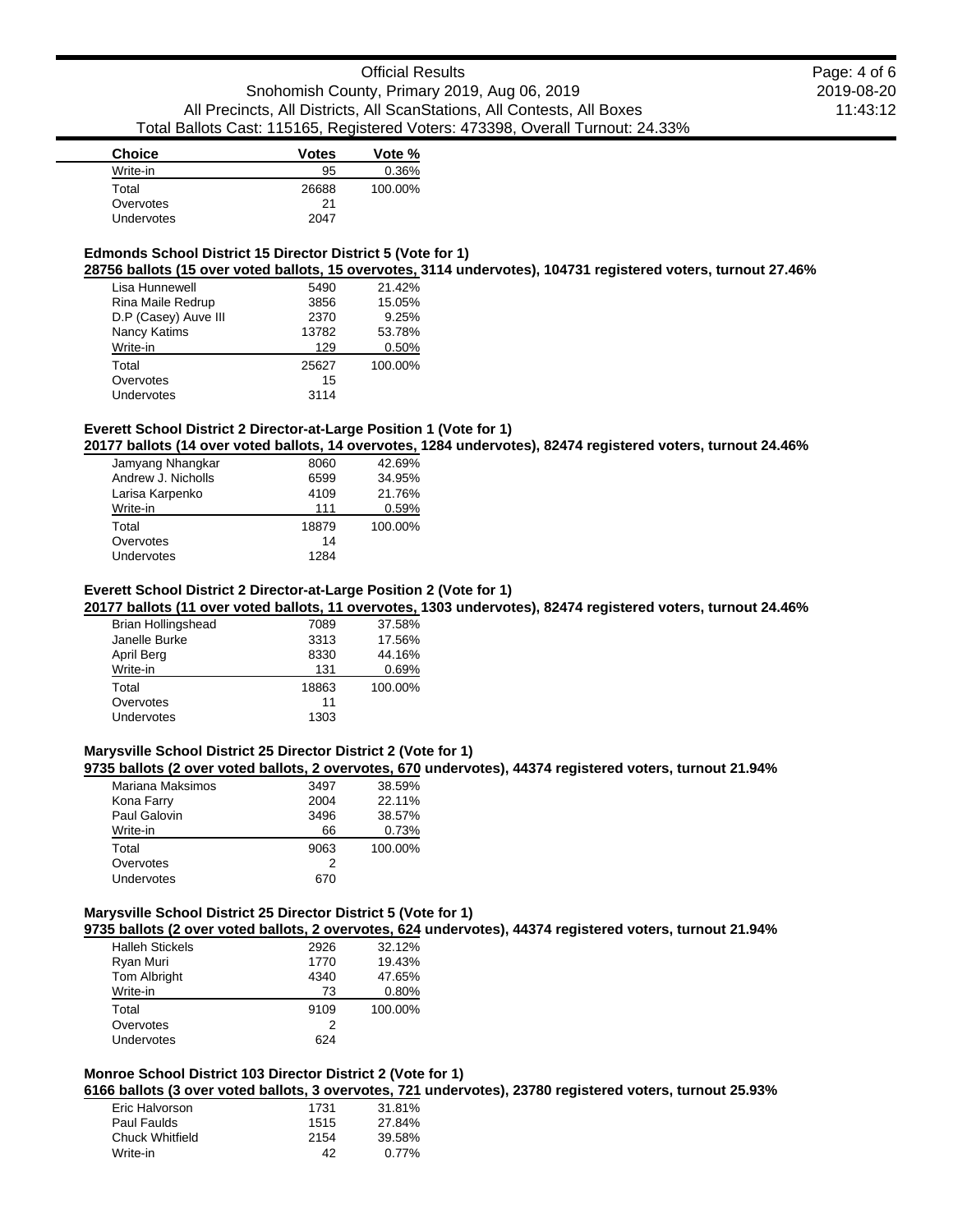| <b>Choice</b> | <b>Votes</b> | Vote %  |
|---------------|--------------|---------|
| Total         | 5442         | 100.00% |
| Overvotes     | 3            |         |
| Undervotes    | 721          |         |

### **Mukilteo School District 6 Director District 3 (Vote for 1)**

**13404 ballots (2 over voted ballots, 2 overvotes, 998 undervotes), 53437 registered voters, turnout 25.08%**

| Jennifer (Jen) Cole | 5821  | 46.93%  |
|---------------------|-------|---------|
| Keashia P. Garner   | 662   | 5.34%   |
| Kyle Kennedy        | 5822  | 46.94%  |
| Write-in            | 99    | 0.80%   |
| Total               | 12404 | 100.00% |
| Overvotes           | 2     |         |
| Undervotes          | 998   |         |

#### **Fire District 4 Commissioner Position 1 (Vote for 1)**

**6009 ballots (5 over voted ballots, 5 overvotes, 651 undervotes), 19539 registered voters, turnout 30.75%**

| Mark P. Hintz | 1996 | 37.29%  |
|---------------|------|---------|
| Evan Merritt  | 1740 | 32.51%  |
| Mike Jorve    | 781  | 14.59%  |
| Darci Wilson  | 800  | 14.94%  |
| Write-in      | 36   | 0.67%   |
| Total         | 5353 | 100.00% |
| Overvotes     | 5    |         |
| Undervotes    | 651  |         |

## **Fire District 4 Prop. 1 EMS Levy (Vote for 1)**

**6009 ballots (0 over voted ballots, 0 overvotes, 34 undervotes), 19539 registered voters, turnout 30.75%**

| Yes               | 3678 | 61.56%  |
|-------------------|------|---------|
| No                | 2297 | 38.44%  |
| Total             | 5975 | 100.00% |
| Overvotes         | 0    |         |
| <b>Undervotes</b> | 34   |         |

# **Fire District 7 Commissioner Position 4 (Vote for 1)**

**13338 ballots (17 over voted ballots, 17 overvotes, 1476 undervotes), 54759 registered voters, turnout 24.36%**

| Nancy Travis        | 1311  | 11.07%  |
|---------------------|-------|---------|
| <b>Rick Edwards</b> | 5649  | 47.69%  |
| Sam Wirsching       | 1593  | 13.45%  |
| Ronald B. Weltzin   | 615   | 5.19%   |
| Leslie Jo Wells     | 2606  | 22.00%  |
| Write-in            | 71    | 0.60%   |
| Total               | 11845 | 100.00% |
| Overvotes           | 17    |         |
| Undervotes          | 1476  |         |

### **Fire District 7 Prop. 1 Levy (Vote for 1)**

**13338 ballots (0 over voted ballots, 0 overvotes, 393 undervotes), 54759 registered voters, turnout 24.36%**

| Yes        | 5431  | 41.95%  |
|------------|-------|---------|
| No         | 7514  | 58.05%  |
| Total      | 12945 | 100.00% |
| Overvotes  | 0     |         |
| Undervotes | 393   |         |

# **Fire District 10 Prop. 1 Levy Lid Lift (Vote for 1)**

**1518 ballots (0 over voted ballots, 0 overvotes, 17 undervotes), 6103 registered voters, turnout 24.87%**

| 941  | 62.69%  |
|------|---------|
| 560  | 37.31%  |
| 1501 | 100.00% |
| O    |         |
| 17   |         |
|      |         |